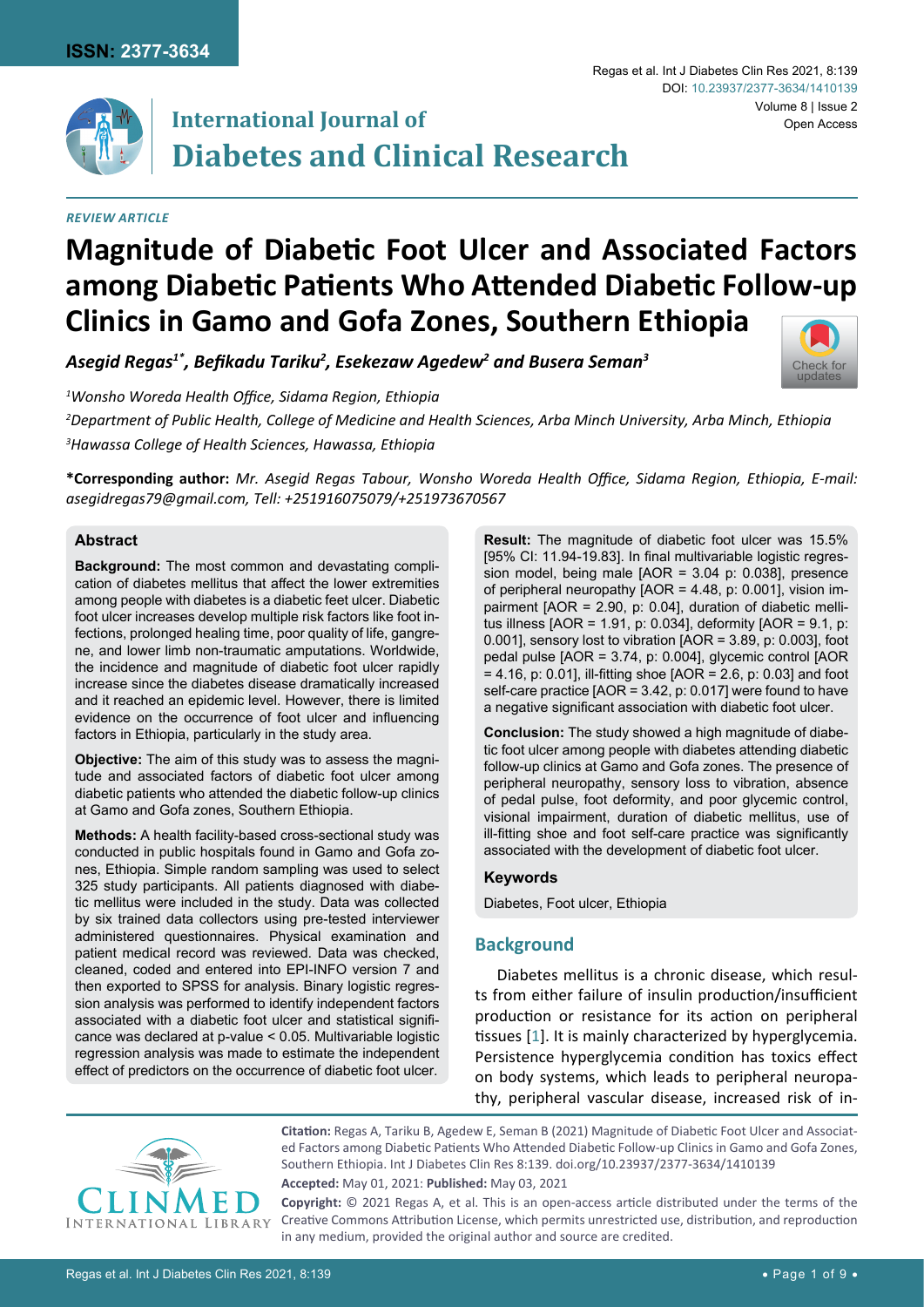fection and poor wound healing [[2](#page-6-1)].

Diabetes is a serious health problem that needs special attention in the twenty-first century. According to International Diabetic Federation [\[3\]](#page-6-2), it is estimated that 425 million people living with this condition globally and this number would be projected to 642 million in 2040. Indeed, nearly 80% of people with diabetic live in low and middle-income countries [[3\]](#page-6-2).

The most common and devastating complication affecting the low extremities among people with diabetes are diabetic foot ulcer. It is defined as any ulceration, necrosis, gangrene, or full thickness skin defect occurring distal to the ankle in a diabetic patient [[4](#page-7-4)]. Diabetic foot ulcer occurred on 15% of patients with diabetes during their lifespan [\[5\]](#page-7-5). Approximately more than half of the recent onset of diabetic foot ulcer became infected. Twenty percent of the infected foot ended up amputated [\[6](#page-7-6),[7](#page-7-7)].

Most of the non-traumatic low extremities amputated in relation to people with diabetes are preceded by a diabetic foot ulcer [\[8](#page-7-8),[9](#page-7-9)]. The probability to develop diabetic foot ulcer on the second leg increased by half within 2 years among. In addition, the recurrence of diabetic foot ulcer is higher within five years [[10](#page-7-10)].

Amputations can lead to long-term changes in patients' mobility, living conditions and relationships. They can substantially reduce the quality of life. People with diabetes who had amputated are also at risk of premature death [[11,](#page-7-11)[12](#page-7-12)].

In the sub-Saharan African countries, diabetic foot ulcer was a frequently unfocused health problem. Particular; there is limited evidence on the occurrence of foot ulcer and influencing factors in Ethiopia. This study is, therefore, aimed to assess the magnitude and associated factors of diabetic foot ulcer among diabetic patients who attended the diabetic follow-up clinics at Gamo and Gofa zones, Southern Ethiopia. The output of this study will complement the available prevention strategies targeted at reducing the occurrence of diabetic foot ulcer and its complications.

## **Methods and Materials**

#### **Study design and settings**

Institutional based cross-sectional study design was conducted in diabetic follow-up clinics at Gamo and Gofa Zone, Southern Ethiopia from January to April 2018. Gamo and Gofa zones are among the zones found in Southern Nations, Nationalities, and Peoples Region. Its administrative center, Arba Minch town, is located 505 KM South West of Addis Ababa. In the zones, there are 7 government hospitals, 21 urban health centers, 52 rural health centers and 471 health posts. Among these health facilities, only three hospitals have diabetic follow-up clinic.

All patients aged above or equal to 18 years that were diagnosed with diabetes mellitus, and who attended the diabetic follow-up clinic in Gamo and Gofa zone hospitals during the study period was included in the study. People with diabetes who had traumatic ulcer and those who were severely ill and unable to communicate throughout the study period were excluded from the study.

#### **Sample size and sampling procedure**

Sample size was determined by using a single population proportion formula by considering the following assumptions: The proportion of diabetic foot ulcer among people with diabetes whose age > = 18 in Tikur Anbessa Specialized Hospital, Ethiopia (TASH) was 26% [\[13](#page-7-0)]. The precision 5%; 95% (Zα/2 = 1.96) confidence interval and 10% for non-response. Accordingly, the total sample size was 325. Computer-generated simple random sampling technique was used to select the study participants from each hospital. First, diabetic patient care number/registration numbers sorted and used to generate the random numbers. Then, considering these lists as a sampling frame, study participants were selected randomly. The sample size was allocated proportionally based on the previous year's number of diabetic patients at each hospital diabetic follow-up clinics.

# **Operational Definitions**

#### **Diabetes**

Were diagnosed if the patients with a fasting plasma glucose level  $=$  > 126 mg/dl or 2 hr post-glucose level after a 75-g oral glucose tolerance test = > 200 mg/dl plus suggestive clinical manifestations.

#### **Diabetic foot ulcer**

Non-traumatic a (partial or full thickness) skin break from the distal to the malleoli in a person who has diabetes mellitus [\[14\]](#page-7-1).

#### **Severity of diabetic foot ulcer classification**

Based on Wagner's Classification. Grade zero (intact skin), grade 1 (superficial ulcer), grade 2 (deep ulcer to tendon, bone, or joint), grade 3 (deep ulcer with abscess or osteomyelitis), grade 4 (forefoot gangrene), and grade 5 (whole foot gangrene) [\[15](#page-7-2)].

#### **Ill-fitting foot wear**

Were defined as the presence of one or more of the following too tight, or too wide, high heel, poor quality or hard leather, or soft insole for patients with DM [\[16\]](#page-7-3).

## **Diabetic foot self-care practice**

There are 12 questions which were be used to assess diabetic foot self-care practice of the patients. Based on the response of the study participants' response,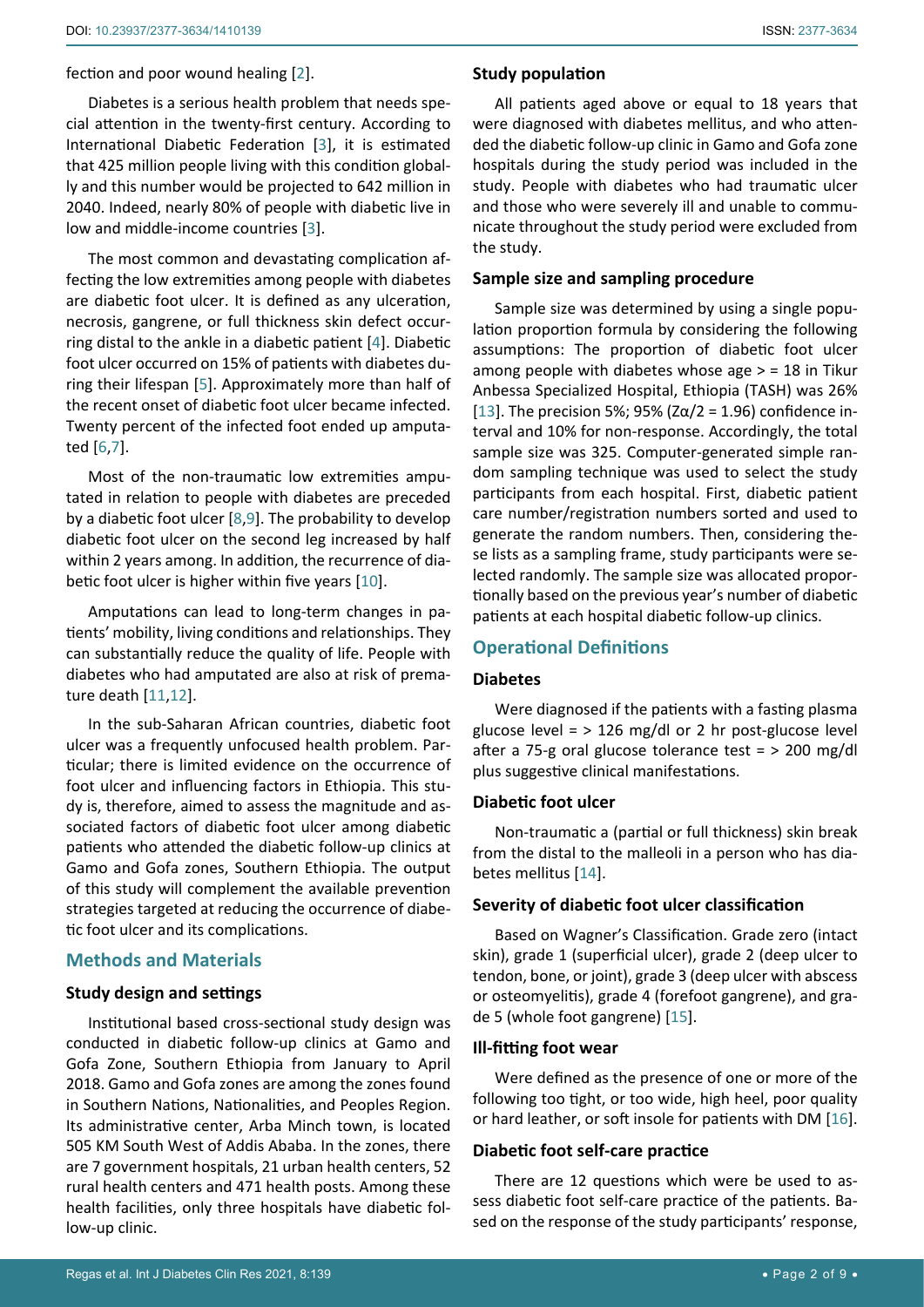"mean" were be used as a cutoff point to determine above mean level it has "**Good foot self care practice**" and below mean level as "**poor foot self-care practice**".

#### **Controlled diabetes mellitus**

If the three consecutive fasting blood glucose level was between 70-130 mg/dl, it was considered "controlled and above 130 mg/dl uncontrolled or (Good control Or poor control) based [\[17](#page-7-15)].

#### **Peripheral vascular disease**

Palpate the posterior tibial artery and dorsalis pedis artery in both feet and record pulsations as absent or present 2/4 [[18\]](#page-7-16).

### **Neuropathy (painful neuropathy)**

It were diagnosed if the patient had at least one manifestation from the following list of manifestations: Describe sharp, stabbing, burning, shooting or electric shock type pain, which may be worse at night and can disrupt sleep [\[18](#page-7-16)].

#### **Peripheral sensory neuropathy**

The absence of Vibration perception by Tuning fork 128 Hz in feet (both left and right feet) [[19\]](#page-7-17).

#### **Inappropriate foot wear**

The shoes that have not appropriate with the shape and size of shoe with foot.

#### **Follow up regularly**

Missing three subsequent visits on follow up diabetes clinics.

## **Data Collection and Quality Control**

A Pretested questionnaire was used to collect dates on socio-demographic, clinical and behavioral factors. A Checklist was used to extract data from medical records. A physical examination was performed for each patient to determine peripheral vascular disease and severity of ulcer based on Wagner Ulcer Classification. Weight and height of study participants was measured using standard procedures. Data was collected by six trained BSc nurses and supervised by three health officers who had previous experience of data collections. The collected data was checked for completeness, accuracy, and consistency each day by the investigators.

## **Data Analysis**

Data was entered using EPI-INFO version 7 and transferred to SPSS version 23 for analysis. Descriptive statistical analysis was performed for variables such as socio-demographic characteristics of clinical factors, behavioral factor, and foot self-care practice. A both bivariate and multivariable logistic regression was performed to identify factors associated with the outcome variable. Variables having p-value ≤ 0.25 in the bivariate

analyses was fitted into multivariable logistic regression models to control the effects of confounding. A crude and adjusted odds ratio with their 95% CI was estimated to determine the strength of association. A p-value less than 0.05 in the multivariable analysis was considered to declare statistical significance [[20,](#page-7-13)[21](#page-7-14)].

## **Ethical Consideration**

An ethical clearance was obtained from Institutional Ethical Review Board of Arba Minch University. Written Permission was secured from each medical director of three hospitals in the Gamo and Gofa zone. The purpose of the study was briefly explained to concerned offices, and people with diabetes who visited the clinics. People with Diabetes were asked for their willingness to participate in the study and informing them they could withdraw at any time, for any reason. The data collection process started after oral consent was obtained from respective bodies. Confidentiality was maintained throughout the study by using code number.

#### **Result**

#### **Socio-demographic characteristics of study subjects**

Three hundred and twenty three individuals who had diabetic follow-up in three hospitals in Gamo and Gofa zone was involved in the study with the response rate of 99.38%. From total respondents, 205 (63.5%) were males. The mean (SD) age of participants was 50.71 ( $\pm$ 13.93) years. Nearly half (n = 156) of the respondents was Orthodox Christians by religion and 268 (83%) was married. About one in five (22.9%) of the respondents was farmers ([Table 1\)](#page-3-0).

#### **Clinical characteristics of the study participants**

One hundred and eighty six (60.7%) of the respondents diagnosed with diabetes mellitus less than five years ago. The mean (SD) of fasting blood glucose level among diabetic patients was 159.3 (53.9) mg/dl. The mean systolic and diastolic blood pressure level was 120.6 (12.9) and 77.1 (12.5), respectively. The majority of the study participants (73%) had type two diabetes mellitus. Nearly 18% of the respondents had not had a regular follow up practice and 33% of the respondents did not taken their medication at regular intervals. Two hundred and fifty-three (78.3%) had poor glycemic control. Thirty-two percent of the respondents have had one or more symptoms of the peripheral neuropathic disorder ([Table 2](#page-3-1)).

#### **Behavioral factors of the study participants**

Seventeen (5%) of respondents was smokers of tobacco products at the time of data collection. Regarding alcohol consummation, 90 (27.9%) of the respondent ever used alcohol and 85 (26.3%) of them used alcohol in the past 30 days. The median time spends in physical activities among diabetic individual was 1440 MET-min/ week.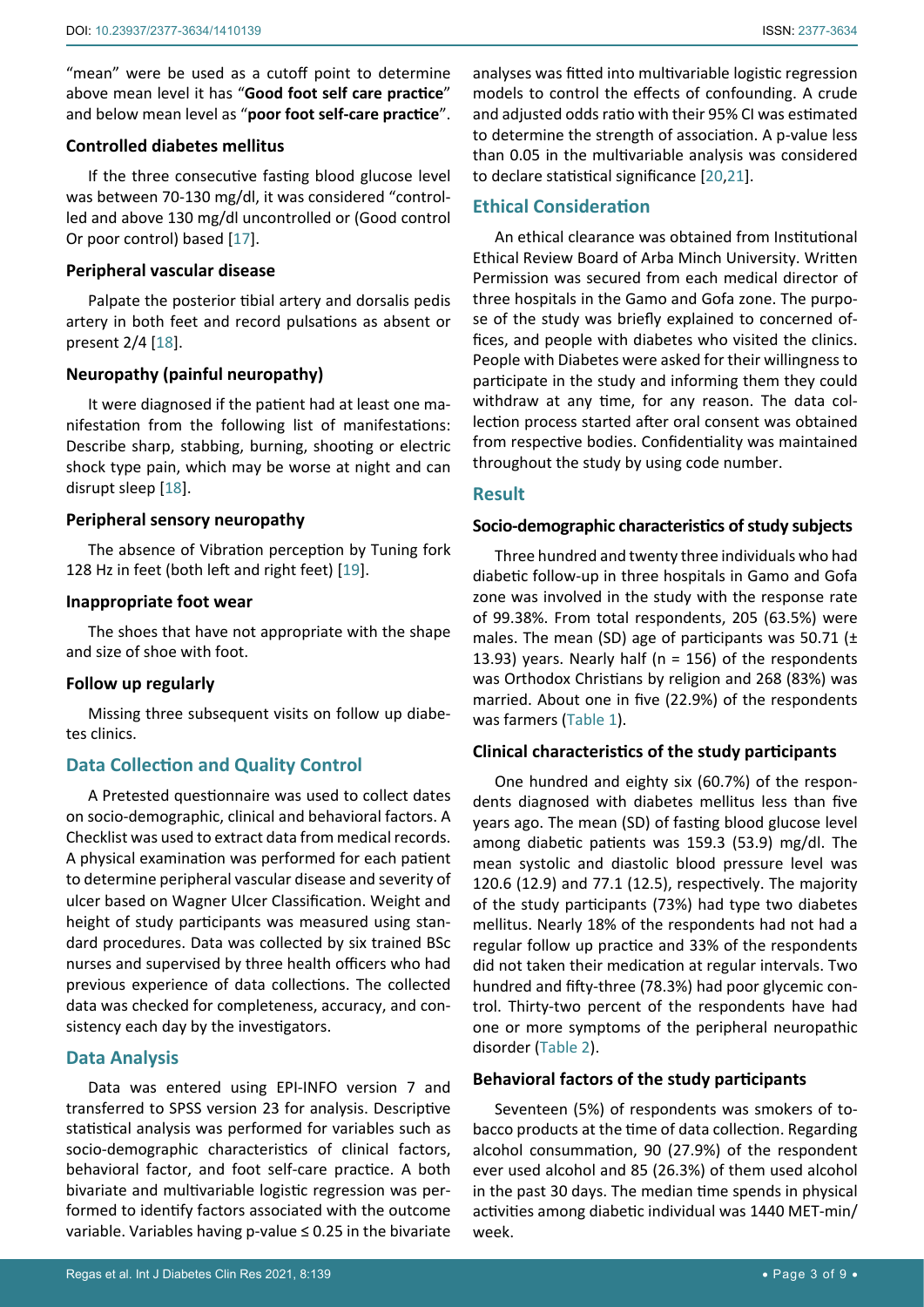<span id="page-3-0"></span>**Table 1:** Socio-demographic characteristics of the study participants in Gamo and Gofa, SNNPR, Ethiopia, March to April 2018 (n = 323).

| <b>Characteristics</b> | <b>Categories</b>      | N              | %    |
|------------------------|------------------------|----------------|------|
|                        | Female                 | 118            | 36.5 |
| Sex                    | Male                   | 205            | 63.5 |
| Age                    | 18-27                  | 19             | 5.9  |
|                        | 28-37                  | 39             | 12.5 |
|                        | 38-47                  | 63             | 19.5 |
|                        | 48-57                  | 80             | 24.8 |
|                        | > 58                   | 122            | 37.8 |
|                        | Can't read and write   | 118            | 36.5 |
|                        | Reading and writing    | 38             | 11.8 |
| Educational<br>status  | Primary education      | 32             | 9.9  |
|                        | Secondary<br>education | 45             | 13.9 |
|                        | Diploma                | 57             | 17.6 |
|                        | Degree                 | 33             | 10.2 |
|                        | Never married          | 21             | 6.5  |
|                        | Currently married      | 270            | 83.6 |
| <b>Marital status</b>  | Widowed                | 24             | 7.4  |
|                        | <b>Divorced</b>        | $\overline{7}$ | 2.2  |
|                        | Separate               | $\mathbf{1}$   | 0.3  |
| Religion               | Catholic               | 4              | 1.2  |
|                        | Muslim                 | 24             | 7.4  |
|                        | Orthodox               | 156            | 48.3 |
|                        | Other                  | 1              | 0.3  |
|                        | Protestant             | 138            | 42.7 |
|                        | Farmer                 | 74             | 22.9 |
|                        | Government             | 71             | 22.0 |
| Occupation             | Housewife              | 72             | 22.3 |
|                        | Merchant               | 60             | 18.6 |
|                        | Non-government         | 2              | 0.6  |
|                        | Retired                | 21             | 6.5  |
|                        | Student                | 14             | 4.3  |
|                        | Unemployed             | 7              | 2.2  |
|                        | Weaver                 | $\overline{c}$ | 0.6  |

# **Foot self-care practice of the study participants**

One hundred and thirty seven (42.2%) Study participants did not inspected or monitors their foot health on a daily basis and 227 (70.3%) Respondents did not used skin softeners products. Two hundred and eleven (63.3%) they do not cut their toes short or appropriately. A significant number of the respondents (39%) ever walked on barefoot outside of the home and/or filed. Nearly half of the respondents (52.3%) did not wear special shoes recommended by the physician. More than half of the respondents (55%) never check any injuries in the foot and 123 (38.1%) of the respondents was use ill-fitting shoes.

<span id="page-3-1"></span>**Table 2:** Clinical and diabetic information of the study participants in Gamo and Gofa zones, SNNPR, Ethiopia March-April, 2018 (n = 323).

| <b>Characteristics</b>    | <b>Categories</b>    | N   | %    |
|---------------------------|----------------------|-----|------|
|                           | < 5 years            | 196 | 60.7 |
| Time of diagnosed         | $5 - 10$             | 89  | 27.6 |
|                           | Above 10 years       | 38  | 11.8 |
|                           | T <sub>1</sub> DM    | 87  | 26.9 |
| Type of diabetes          | T2DM                 | 236 | 73.1 |
| Diabetic medication       | Oral<br>hypoglycemic | 188 | 58.2 |
| currently                 | Insulin              | 119 | 36.8 |
|                           | Mixed                | 16  | 5    |
|                           | Yes                  | 266 | 82.4 |
| Follow up regularly       | No                   | 57  | 17.6 |
| Fasting blood glucose     | Good control         | 70  | 21.7 |
| Average                   | Poor control         | 253 | 78.3 |
| Peripheral neuropathic    | Yes                  | 104 | 32.2 |
| disorder $(>= 1$ symptom) | No                   | 219 | 67.8 |
|                           | Yes                  | 51  | 15.8 |
| Vision Impairment         | No                   | 272 | 71.5 |
|                           | Yes                  | 24  | 7.4  |
| History of foot ulcer     | No                   | 299 | 92.6 |
| Deformity on foot         | Yes                  | 44  | 13.6 |
|                           | No                   | 279 | 86.4 |
|                           | Present              | 243 | 75.2 |
| Foot pulses               | Absent               | 80  | 24.8 |
| Sensory loss to vibration | Yes                  | 111 | 34.4 |
| (128 Hz)                  | No                   | 212 | 65.6 |
| Callus on foot            | Present              | 117 | 36.2 |
|                           | Absent               | 206 | 63.8 |
| Foot wear                 | Appropriate          | 258 | 79.9 |
|                           | Inappropriate        | 65  | 20.1 |

# **The magnitude of diabetic foot ulcer among study participants**

The magnitude of diabetic foot ulcer was 15.5% [95%CI: 11.9-19.9]. Based on Wagner's classification of severity of ulcer, 92% of the diabetic foot ulcer patients were classified as grade 0 and four presents was grade one and grade two receptively.

# **Factors associated with the development of diabetic foot ulcer**

In final multiple logistic regression analysis results show that, being male was three (AOR = 3.0, 95% CI: 1.06-8.71) time more likely to develop diabetic foot ulcer. Diabetes duration of above ten years was two time more likely to develop diabetic foot ulcer. Sensory loss to vibration by 128 Hz was 3.9 times more likely develop the outcome status. People with Diabetes those who have the symptom of PND four times to develop diabetic foot ulcer. A People who diabetes those who had de-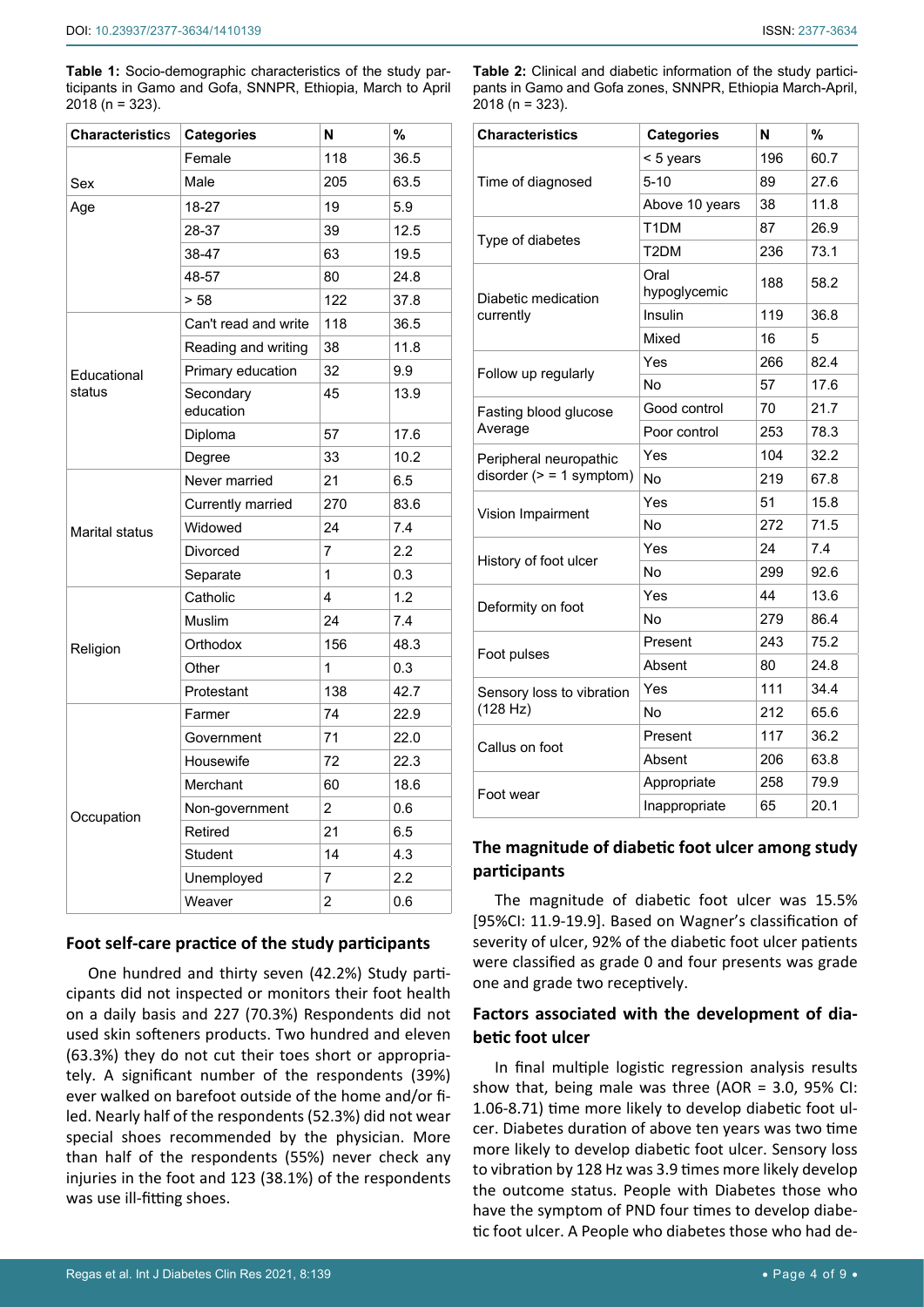**Table 3:** Bivariat and Multivariable analysis of factors associated with diabetic foot ulcer in Gamo and Gofa Zone, SNNPR 'Ethiopia April-March, 2018 (n = 323).

| Variable                             | Category                           | <b>DFU</b> |            |                        |                    |         |
|--------------------------------------|------------------------------------|------------|------------|------------------------|--------------------|---------|
|                                      |                                    | Yes $(\%)$ | No (%)     | <b>COR (95%CI)</b>     | <b>AOR (95%CI)</b> | p-value |
| Sex                                  | Male                               | 40 (80)    | 165 (60.4) | 2.61 (1.28-5.45)**     | $3.04(1.06-8.71)$  | 0.038   |
|                                      | Female                             | 10(20)     | 108 (39.6) | 1                      | 1                  |         |
| Area of residence                    | Rural                              | 33 (66)    | 103 (37.7) | 3.20 (1.69-6.04)***    |                    |         |
|                                      | Urban                              | 17(34)     | 170 (62.3) | $\mathbf 1$            |                    |         |
|                                      | Can't read and write               | 33(66)     | 85 (31.1)  | 4.65 (2.32-9.32)***    |                    |         |
| Educational status   Read and write  |                                    | 4(6)       | 32(11.7)   | $1.5(0.45-4.89)$ ***   |                    |         |
|                                      | <b>Formal Education</b>            | 13(26)     | 156 (57.1) | 1                      |                    |         |
| Peripheral<br>Neuropathic<br>disease | Yes                                | 30(60)     | 72 (26.4)  | 4.96 (2.62-9.38)"**    | 4.48 (1.81-11.08)  | 0.001   |
|                                      | No                                 | 20(40)     | 201 (73.5) | 1                      | 1                  |         |
| Visional                             | Yes                                | 31(62)     | 66 (24.2)  | 5.60 (2.82-11.20)***   | 2.90 (1.05-8.01)   | 0.04    |
| Impairment                           | <b>No</b>                          | 19 [20]    | 207 (75.8) | $\mathbf 1$            | 1                  |         |
| Foot self care<br>practice           | Poor self care<br>practice         | 42 (84)    | 146 (53.5) | $0.21(0.99 - 0.48)$    | 3.42 (1.25-9.37)   | 0.017   |
|                                      | Good self care<br>practice         | 8 [10]     | 127 (46.5) | 1                      | 1                  |         |
| Type of DM                           | T <sub>2</sub> DM                  | 40 [21]    | 196 (71.8) | 1.57 (0.74-3.29)       |                    |         |
|                                      | T <sub>1</sub> DM                  | 10(20)     | 77 (28.2)  | $\mathbf{1}$           |                    |         |
|                                      | Above 10 years                     | 15(30)     | 23(8.4)    | 7.8 (3.4-18.17)***     | $1.91(1.05-3.49)$  | 0.034   |
| Duration of DM                       | 5-10 years                         | 20 (40)    | 69 (25.3)  | $3.49(1.69-7.2)^{*}$   |                    |         |
|                                      | < 5 years                          | 15(30)     | 181 (66.3) | 1                      | 1                  |         |
|                                      | No (Absent)                        | 26 (54)    | 54 (22.7)  | 4.39 (2.34-8.24)"      | $3.74(1.52-9.20)$  | 0.004   |
| Foot pulse                           | Yes (present)                      | 24 [20]    | 219 (80.2) | $\mathbf{1}$           | 1                  |         |
| III fitting shoe                     | Yes                                | 25(50)     | 97(35.5)   | 1.81 (0.88-3.33)       | 2.6 (1.07-6.42)    | 0.035   |
|                                      | No                                 | 25         | 176 (64.5) | $\mathbf{1}$           |                    |         |
| Follow up regular                    | No                                 | 12(24)     | 45 (16.5)  | 1.6 (0.77-3.29)        |                    |         |
|                                      | Yes                                | 38 (76)    | 228 (83.5) | $\mathbf{1}$           |                    |         |
| Deformity                            | Present                            | 33 (66)    | 78 (28.6)  | 8.69 (4.24-17.79)***   | $9.1(3.4-24.3)$    | 0.001   |
|                                      | Absent                             | 17 (34)    | 195 (71.4) | $\mathbf 1$            | 1                  |         |
| Sensory lost to<br>vibration         | Yes                                | 30(60)     | 81 (16.5)  | $3.55(1.9-6.62)$ "     | 3.89 (1.61-9.38)   | 0.003   |
|                                      | No                                 | 20(40)     | 192 (70.)  | 1                      | 1                  |         |
| Callus of the foot                   | Yes                                | 24 [20]    | 76 (27.8)  | 2.39 (1.29-4.42)"      |                    |         |
|                                      | No                                 | 26 (52)    | 197 (72.2) | 1                      |                    |         |
| <b>BMI</b> (Overweight/<br>obesity)  | BMI ( $>$ = 25 kg/m <sup>2</sup> ) | 36 (72)    | 148 (54.2) | $0.46(0.23-0.89)$      |                    |         |
|                                      | BMI (< 25 kg/m <sup>2</sup> )      | 14 [20]    | 125 (45.8) | 1                      |                    |         |
| Glycemic control                     | Poor control                       | 42 (84)    | 155 (56.8) | $5.09(1.53-16.9)$ "    | 4.16 (1.4-12.3)    | 0.010   |
|                                      | Good control                       | 8 [10]     | 118 (43.2) | 1                      | 1                  |         |
| Skin texture                         | Dry and crack                      | 34 (32)    | 86 (31.5)  | 4.62 $(2.4 - 8.8)$ *** |                    |         |
|                                      | Smooth and moist                   | 16 (32)    | 187 (68.5) | 1                      |                    |         |
| Physical<br>activities(MET<br>min/wk | < 600 MET                          | 12(24)     | 70 (25.6)  | $0.57(0.28-1.15)$      |                    |         |
|                                      | 600-2999 MET                       | 20(40)     | 134 (49.1) | $0.65(0.29-1.46)$      |                    |         |
|                                      | $> 3000$ MET                       | 18 [10]    | 69 (25.3)  | 1                      |                    |         |

[Note:  $^*$  = p-values < 0.05,  $^*$  = P-value < 0.01,  $^{\text{**}}$  = P-value < 0.001].

formity was significant association of DFU and Absence of pedal pulse, visual Impairment poor glycemic control, wear ill-fitting shoe also associated with diabetic foot ulcer. A people who diabetes who had good Foot self-care

practice also associated with DFU. In contrast to this, BMI, skin texture, callus of foot was not significantly associated with DFU in final model.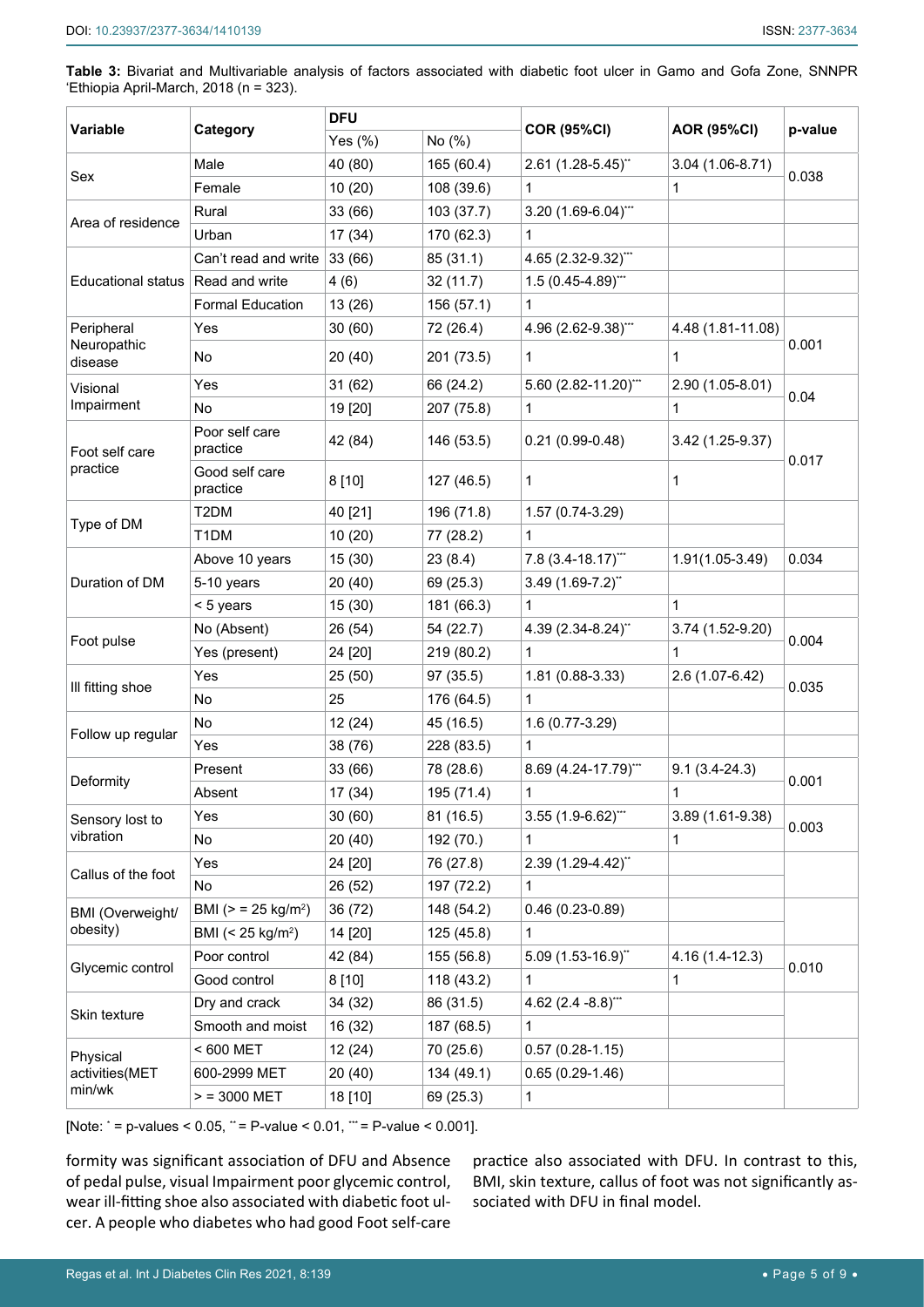## **Discussion**

Diabetic foot ulcer is one of the most common and devastating complication of diabetes mellitus. Unless the disease untreated and uncontrolled an eventually the disease will result complete loss vascularity and death of tissue. The consequence of the disease not only affect health also impact on social, psychological and financial crisis. So herein has the important identified the risk factors in the development of foot ulcer and its curial element for the prevention mechanism.

The magnitude of diabetic foot ulcer in our study is 15.5% [95% CI: 20-24]. Which is comparably with studies was conducted Gondar and Arbaminch Ethiopia, the prevalence was 13.6 and 14.8% respectively [[22,](#page-7-22)[23](#page-7-19)]. The result was considerably higher than the studies reported on different countries, its ranges from 3.4%- 8.7% [\[24](#page-7-18)-[30\]](#page-7-21). This variation is may be due to knowledge related diabetic foot self-care practice, knowledge on disease and also possibly due to disparity on health-seeking behavior and quality of lives among the study population. The current finding was a bit lower than the studies reported from black lion specialized hospital in Ethiopia and Khartoum and Sudan was 18.1% and 26% respectively [\[13](#page-7-0),[31](#page-7-23)]. This could be attributed by difference in the sample size and year of survey and also socio-demographic factors:- majority of the respondents in this study was came from rural area and operational definition.

Severity of DFU, 61% of diabetic foot ulcer were in Wagner's grade 0, grade 1, 2 and 3 were 46 (36%), 0.6% and 0.6% respectively. This is in line with the studies done in black line specialized hospital Ethiopia, grade one was 31.1%, two, three and four was (6.1%, 12.2% and 16.3%) respectively [\[32](#page-7-24)]. The study that was done in Jordan show that Grade 0, 1, 2 and 3 (7.3%, 3.4 %, 0.9% and 0.3%) respectively [[33](#page-7-25)].

Males more commonly allied on the development foot ulcer but a few studies were not appreciating these relations [\[34](#page-7-26),[35](#page-7-27)]. However in this study the magnitude of diabetic foot ulcer higher on males, which account 80% and for females 20%. This find in line with the studies done in Jamaica (for male 22.2% and for female 4.2%) and Jordan (for male group 6.3% and for female group 2.6%) [\[25](#page-7-28),[33](#page-7-25)]. And consistent with the studies done in different areas [\[25](#page-7-28),[28](#page-7-29),[33](#page-7-25),[36\]](#page-7-30). However, the result of this study was in contrast with finding of case control study in Malaysia (26.6% for males and 43.8% for females) [\[37\]](#page-7-31). This is might be due to Male were spent more time in farm area working their job in bare foot that make exposed to injury, additionally males mostly involved in risk activities that make exposed them to injury. On other hand; Skin softener commonly was not using by male rather it used by female. Any situation female was using these products. This has been taking as cultural habit in mostly community of our country. According to this study significant number of males 160 (70.5%) were not use skin softener when compared to female 67 (29.5%). The diabetes impact progress more its affect the skin that become dry that can make individual to rub his/her skin that may lead to skin break that consequence formation of diabetic foot ulcer [\[38\]](#page-8-0).

The finding of this study illustrate that duration of diabetes, above Ten years 1.9 time more likely to develop diabetic foot ulcer compare to duration less than five years (AOR 1.91, 1.05, 3.49, p = 0.03). This finding in line the studies was conducted in Egypt, Sudan South west of Iran [\[24](#page-7-18),[38](#page-8-0),[39](#page-8-1),[40](#page-8-2),[41\]](#page-8-3) and also Indonesia [\[24](#page-7-18),[39](#page-8-1),[41](#page-8-3), [42\]](#page-8-4). The reason might be, Longer someone with had diabetes mellitus might exposed hyperglycemic condition in his life span and this cumulative glycemic burden had toxic consequence might affect all part of the body including skin and foot. Longstanding hyperglycemia causes a reaction between the glucose and collagen leading to the resultant formation of Advanced Glycation End products (AGE) [[43\]](#page-8-5). The depositions of these AGE's into the Achilles tendon, capsules and ligaments of the foot, creates collagen toughness and inelasticity causing stiffness and rigidity in the foot. This causes limited joint mobility which results in an inability of the foot to function with its two main goals to adapt to terrain and to distribute pressure and there is a relationship between high peak plantar pressures and limited joint mobility.

In the current study, it was found that sensory lost to vibration was a significant risk factor for diabetic foot ulcer. Four time fold as develop of diabetic foot ulcer. (1.61-9.38,  $p = 0.003$ ) This was consistent with studies was conducted Jordan, Gondar-Ethiopia and Cameroon [[23](#page-7-19),[27](#page-7-20),[30\]](#page-7-21). This might be attributed to the fact that patients with sensory lost to vibration leads to loss of protective function and deficits of recognition even the broken glass, burn and repetitive trauma.

In the current study those who have the symptom of Peripheral neuropathy disease 4.48 time more likely to develop diabetic foot ulcer compared to those who lack of peripheral neuropathy disorder (AOR 4.48; 1.81- 11.08  $p = 0.001$ ). This study is in line with the studies was done in Gondar, Ethiopia and Jordan [[23](#page-7-19),[44\]](#page-8-6). Regarding to having Impaired Vision were 2.8 times more likely develop diabetic foot ulcer than those who did not have impaired vision [AOR = 2.8; 95%CI; 1.31, 6.37). This find is in line with the study conducted in Ghana [\[23\]](#page-7-19). This might be, daily inspection and self-assessment of the foot are one of the earliest identification of a risk and key mechanism of prevention of the development of diabetic foot ulcer. However, the patient with impaired vision often deficit the ability of successfully observes and identifies any abnormality in their foot that lead and exacerbate the occurrence of diabetic foot ulcer.

In the current study, it was found that diabetic foot self-care practice were significant for the prevention of diabetic foot ulcer. Those diabetic patient who had poor foot self-care practice were 3.6 times more likely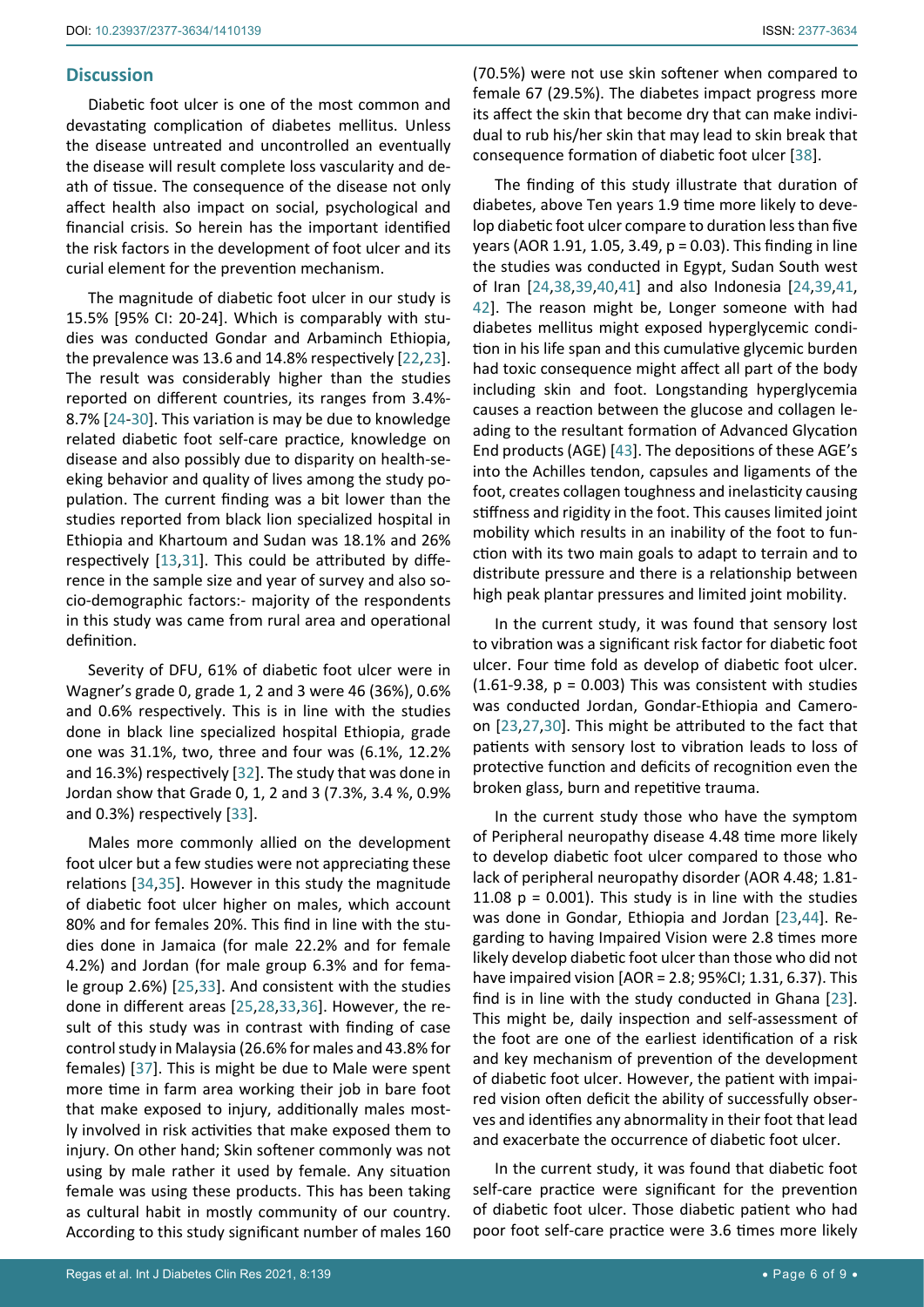to develop diabetic foot ulcer than those diabetic patients who had Good foot self-care practice [AOR 3.6; 95%CI 1.60, 8.19). The finding of the present study is comparable to studies conducted in Gonder North West, Ethiopia [[23\]](#page-7-19) Dares Salaam, Tanzania; Nairobi and Sudan [\[31](#page-7-23),[45](#page-8-7),[46](#page-8-8)]. Indeed practice are the mirror image of activate that carry out in daily life. But deficit of daily inspection of the foot, washing and drying between the toe, keeping skin as to as smooth and moist, appropriate wearing of shoes and health seeking behavior may influencing factors of the development of diabetic foot ulcer.

According to this study, having foot deformity 3 times more likely to be develop diabetic foot ulcer when compared to those diabetic patients who had not deformity[AOR = 3; 95% CI 1.48, 6.52]. This finding was also in line with studies was conducted in Egypt, Nepal, Sri Lanka and Thailand showed that direct relationship between deformity and foot ulcer [\[24](#page-7-18),[47](#page-8-9)]. This could be related with in less developing country in including Ethiopia shoes manufacture industry were not consider those who had foot deformity individual. That make diabetic patient enforced to wear the normal shoes that available in market for non-diabetic individual. The abnormal architecture of the foot bone especial prominence part of the foot that faced repetitive stress that forms callus formation that result the development of ulceration on the foot.

In the present study shows that poor glycemic controlled were a significant risk factor for development of diabetic foot ulcer. Those who had poor glycemic control 4.16 time more likely develop diabetic foot ulcer than compared to good glycemic control (AOR 4.16; 95% CI, 1.4-12.3). Similar findings were reported North West Gondar, Ethiopia; Kenya Nairobi and Amman, Jordan [\[23](#page-7-19),[24](#page-7-18),[44](#page-8-6),[48](#page-8-10)]. The fact that nearly half of respondents (45%) had implies that there is poor control of blood sugar. It might be poor glycemic control may exposed to persistent hyperglycemic that lead influence all body system including skin that make ulcer formation. Good Control of blood glucose requires a combination of using correct dose of medication, being adherent to treatment and carefully controlling calorie intake and physical activity. However contract the cross sectional study glycemic control were not significant factors for the development of diabetic foot ulcer [[24](#page-7-18)]. Also the current study shows that use of ill-fitting shoes as risk factors of the development of diabetic foot ulcer which were in line with study carry out in Arba Minch, Ethiopia [[48](#page-8-10)]. This it might due to repetitive pressure on the prominence party of foot may forms callus that may increase the chance of development of diabetic foot ulcer and also high chance and frequency of foot injury.

# **Conclusion**

The study showed higher magnitude of diabetic foot ulcer among diabetic patients attending health facilities

in Gamo and Gofa zones; when compared with referenced literature. Begin male gender, presence of peripheral neuropaths, sensory lost to vibration, absence of pedal pulse, foot deformity, poor glycemic control, visional Impairment, duration of diabetic mellitus illness, use of ill-fitting shoe and foot self-care practice were significant associated with the development of diabetic foot ulcer. Diabetic care providers should struggle to reduce the occurrence of the unwanted diabetic complication like diabetic foot ulcer, neuropathy disorder and peripheral vascular disease by providing health education and by awareness creation about the impact of diabetes on their own health. Further community based and prospective follow-up studies will be beneficial to identify the clear incidence and prevalence of diabetic foot ulcer and to determine the potential risk factor of diabetic foot ulcer.

# **Limitation of the Study**

Despite filling a gap in the literature in Ethiopia, our study was some limitations.

- **•**  There might be recall bias or reporting bias regarding the contributing factors, such as alcohol use or exercise frequency. Further, the cross-sectional nature of the study does not confirm the definitive cause and effect relation.
- Peripheral arterial disease was defined based on the absent pedal pulsation which was assessed by palpation. But IWGD recommended measurement of the ankle brachial pressure indexes it will better (ABPI).
- **•**  To check neuropathy it was recommended 10g monofilament with one of the four clinical tests mandatory to increased sensitivity and specific of the measurement tools but on current market monofilament was not available. So I use only 128 Hz tuning fork to assess Neuropathy (sensory lost to vibration).

# **Conflicts of Interest**

We declare that we have no conflict of interests.

## **Acknowledgements**

We would like to pass our gratitude to Arbaminch University for funding this research. We are very grateful to all data collectors, supervisors and study participants for their cooperation and assistance.

## **References**

- <span id="page-6-0"></span>1. [Markakis K, Bowling F, Boulton A \(2016\) The diabetic foot](https://pubmed.ncbi.nlm.nih.gov/26451519/)  [in 2015: An overview. Diabetes Metab Res Rev. 32: 169-](https://pubmed.ncbi.nlm.nih.gov/26451519/) [178.](https://pubmed.ncbi.nlm.nih.gov/26451519/)
- <span id="page-6-1"></span>2. Belgium B (2015) Diabetes Atlas. International Diabetes Federation.
- <span id="page-6-2"></span>3. [Schaper N, Andros G, Apelqvist J, Bakker K, Lammer J, et](https://pubmed.ncbi.nlm.nih.gov/22271745/)  [al. \(2012\) Specific guidelines for the diagnosis and treat](https://pubmed.ncbi.nlm.nih.gov/22271745/)[ment of peripheral arterial disease in a patient with diabe](https://pubmed.ncbi.nlm.nih.gov/22271745/)-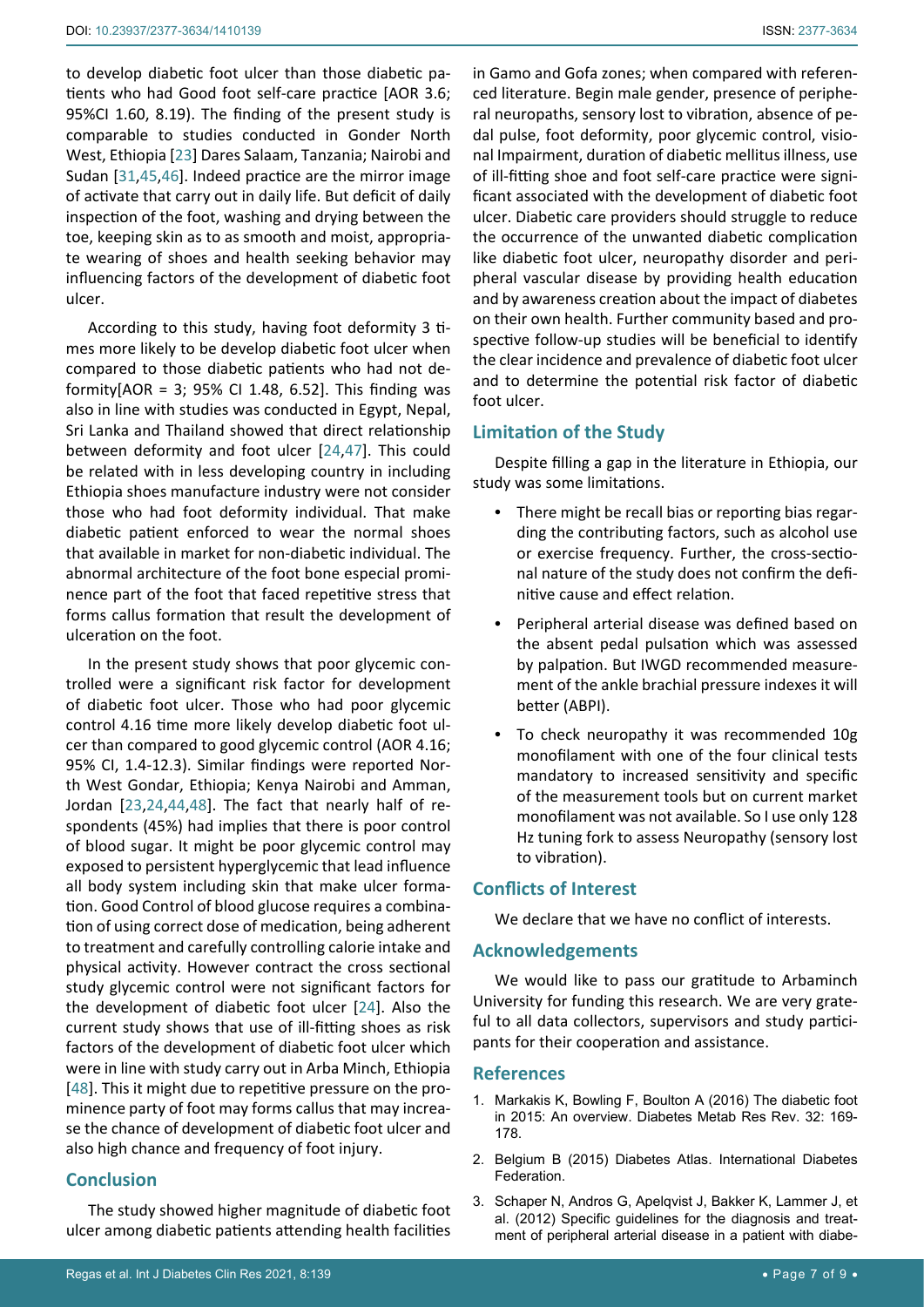<span id="page-7-4"></span>[tes and ulceration of the foot 2011. Diabetes Metab Res 2:](https://pubmed.ncbi.nlm.nih.gov/22271745/)  [236-237.](https://pubmed.ncbi.nlm.nih.gov/22271745/)

- 4. [Songer T \(2001\) The role of cost effectiveness analysis and](https://pubmed.ncbi.nlm.nih.gov/11580963/)  [health insurance in diabetes care. Diabetes Res Clin Pract](https://pubmed.ncbi.nlm.nih.gov/11580963/)  [54: S7-S11.](https://pubmed.ncbi.nlm.nih.gov/11580963/)
- <span id="page-7-5"></span>5. [Prompers L, Huijberts M, Apelqvist J, Jude E, Piaggesi A,](https://pubmed.ncbi.nlm.nih.gov/17093942/)  [et al. \(2007\) High prevalence of ischaemia, infection and](https://pubmed.ncbi.nlm.nih.gov/17093942/)  [serious comorbidity in patients with diabetic foot disease in](https://pubmed.ncbi.nlm.nih.gov/17093942/)  [Europe. Baseline results from the Eurodiale study. Diabe](https://pubmed.ncbi.nlm.nih.gov/17093942/)[tologia 50: 18-25.](https://pubmed.ncbi.nlm.nih.gov/17093942/)
- <span id="page-7-6"></span>6. (2017) Chapter 21: Neuromuscular disorders. Dartmouth. edu.
- <span id="page-7-7"></span>7. [Carmona G, Hoffmeyer P, Herrmann F, Vaucher J, Tschopp](https://pubmed.ncbi.nlm.nih.gov/16357788/)  [O, et al. \(2005\) Major lower limb amputations in the elderly](https://pubmed.ncbi.nlm.nih.gov/16357788/)  [observed over ten years: The role of diabetes and periphe](https://pubmed.ncbi.nlm.nih.gov/16357788/)[ral arterial disease. Diabetes Metab 31: 449-454.](https://pubmed.ncbi.nlm.nih.gov/16357788/)
- <span id="page-7-8"></span>8. Thorud JC, Plemmons B, Buckley CJ, Shibuya N, Jupiter DC (2016) Mortality after nontraumatic major amputation among patients with diabetes and peripheral vascular disease: A systematic review. J Foot Ankle Surg 55: 591-599.
- <span id="page-7-9"></span>9. Udeet E (2001) Assessment of the diabetic foot. In: Chronic Wound Care. (3rd edn), HMP Communications Inc.
- <span id="page-7-10"></span>10. [Yusuf S, Okuwa M, Irwan M, Rassa S, Laitung B, et al.](https://www.scirp.org/journal/paperinformation.aspx?paperid=62824)  [\(2016\) Prevalence and risk factor of diabetic foot ulcers in a](https://www.scirp.org/journal/paperinformation.aspx?paperid=62824)  [regional hospital, Eastern Indonesia. Journal of Nursing, 6.](https://www.scirp.org/journal/paperinformation.aspx?paperid=62824)
- <span id="page-7-11"></span>11. [Vamos E, Bottle A, Majeed A, Millett C \(2010\) Trends in](https://pubmed.ncbi.nlm.nih.gov/20022126/)  [lower extremity amputations in people with and without dia](https://pubmed.ncbi.nlm.nih.gov/20022126/)[betes in England, 1996-2005. Diabetes Res Clin Pract 87:](https://pubmed.ncbi.nlm.nih.gov/20022126/)  [275-282.](https://pubmed.ncbi.nlm.nih.gov/20022126/)
- <span id="page-7-12"></span>12. Singh D (2006) Diabetic foot: It is time to share the burden. Calicut Med J 4: e4.
- <span id="page-7-0"></span>13. Yimam A (2017) Assessment of magnitude of diabetic foot ulcer and associated factors among diabetic patientattending tikur anbesa specialized hospitaldiabetic clinic, Addis ababa, Ethiopia.
- <span id="page-7-1"></span>14. NICE (2015) Diabetic foot problems: Prevention and management.
- <span id="page-7-2"></span>15. [Wagner FW \(1981\) The dysvascular foot: A system of dia](https://pubmed.ncbi.nlm.nih.gov/7319435/)[gnosis and treatment. Foot Ankle 2: 64-122.](https://pubmed.ncbi.nlm.nih.gov/7319435/)
- <span id="page-7-3"></span>16. [Williams A \(2007\) Footwear assessment and management:](https://podiatrym.com/cme/Oct07 CME.pdf)  [Understanding shoe construction and materials aids in pro](https://podiatrym.com/cme/Oct07 CME.pdf)[perly fitting patients. Podiatry Management.](https://podiatrym.com/cme/Oct07 CME.pdf)
- <span id="page-7-15"></span>17. [America Diabetes Association: Tight glucose control.](http://archives.diabetes.org/living-with-diabetes/treatment-and-care/blood-glucose-control/tight-diabetes-control.html)
- <span id="page-7-16"></span>18. [Armstrong D, Tobin C, Matangi M \(2010\) The accuracy of](https://pubmed.ncbi.nlm.nih.gov/21165366/)  [the physical examination for the detection of lower extremi](https://pubmed.ncbi.nlm.nih.gov/21165366/)[ty peripheral arterial disease. Can J Cardiol 26: e346-e350.](https://pubmed.ncbi.nlm.nih.gov/21165366/)
- <span id="page-7-17"></span>19. [Vijay V, Snehalatha C, Seena R, Ramachandran A \(2001\)](https://www.semanticscholar.org/paper/The-Rydel-Seiffer-tuning-fork%3A-an-inexpensive-for-Vijay-Snehalatha/a63f6635fd8cc9639d1669eb9255c471fa09633a)  [The rydel seiffer tuning fork: An inexpensive device for](https://www.semanticscholar.org/paper/The-Rydel-Seiffer-tuning-fork%3A-an-inexpensive-for-Vijay-Snehalatha/a63f6635fd8cc9639d1669eb9255c471fa09633a)  [screening diabetic patients with high-risk foot. Pract Diabe](https://www.semanticscholar.org/paper/The-Rydel-Seiffer-tuning-fork%3A-an-inexpensive-for-Vijay-Snehalatha/a63f6635fd8cc9639d1669eb9255c471fa09633a)[tes Int 18: 155-156.](https://www.semanticscholar.org/paper/The-Rydel-Seiffer-tuning-fork%3A-an-inexpensive-for-Vijay-Snehalatha/a63f6635fd8cc9639d1669eb9255c471fa09633a)
- <span id="page-7-13"></span>20. [Kumhar M, Saini T, Dara N \(2014\) Foot wear and footcare](https://imsear.searo.who.int/handle/123456789/157578)  [knowledge-an independent risk factor for diabetic foot in In](https://imsear.searo.who.int/handle/123456789/157578)[dian diabetics. Indian Medical Gazette 148: 25-28.](https://imsear.searo.who.int/handle/123456789/157578)
- <span id="page-7-14"></span>21. [Merkin S, Diez Roux A, Coresh J, Fried L, Jackson S, et al.](https://pubmed.ncbi.nlm.nih.gov/17499411/)  [\(2007\) Individual and neighborhood socioeconomic status](https://pubmed.ncbi.nlm.nih.gov/17499411/)  [and progressive chronic disease in an elderly population: The](https://pubmed.ncbi.nlm.nih.gov/17499411/)  [Cardiovascular Health Study. Soc Sci Med 65: 809-821.](https://pubmed.ncbi.nlm.nih.gov/17499411/)
- <span id="page-7-22"></span>22. [Bedilu D, Kifle W, Gugsa N \(2014\) Prevalence and factors](https://www.longdom.org/open-access/prevalence-and-factors-influencing-diabetic-foot-ulcer-among-diabetic-patients-2155-6156.1000322.pdf)  [influencing diabetic foot ulcer among diabetic patients at](https://www.longdom.org/open-access/prevalence-and-factors-influencing-diabetic-foot-ulcer-among-diabetic-patients-2155-6156.1000322.pdf)[tending arbaminch hospital, South Ethiopia. JDM 5: 1.](https://www.longdom.org/open-access/prevalence-and-factors-influencing-diabetic-foot-ulcer-among-diabetic-patients-2155-6156.1000322.pdf)
- <span id="page-7-19"></span>23. [Mariam TG, Alemayehu A, Tesfaye E, Mequannt W, Te](https://pubmed.ncbi.nlm.nih.gov/28791310/)[mesgen K, et al. \(2017\) Prevalence of diabetic foot ulcer](https://pubmed.ncbi.nlm.nih.gov/28791310/)  [and associated factors among adult diabetic patients who](https://pubmed.ncbi.nlm.nih.gov/28791310/)  [attend the diabetic follow-up clinic at the University of Gon](https://pubmed.ncbi.nlm.nih.gov/28791310/)[dar Referral Hospital, North West Ethiopia, 2016: Institutio](https://pubmed.ncbi.nlm.nih.gov/28791310/)[nal-Based Cross-Sectional Study 2017: 2879249.](https://pubmed.ncbi.nlm.nih.gov/28791310/)
- <span id="page-7-18"></span>24. [Sarinnapakorn V, Sunthorntepwarakul T, Deerochanawong](https://pubmed.ncbi.nlm.nih.gov/27266223/)  [C, Niramitmahapanya S, Napartivaumnuay N \(2016\) Pre](https://pubmed.ncbi.nlm.nih.gov/27266223/)[valence of diabetic foot ulcers and risk classifications in](https://pubmed.ncbi.nlm.nih.gov/27266223/)  [type 2 diabetes mellitus patients at Rajavithi Hospital. J](https://pubmed.ncbi.nlm.nih.gov/27266223/)  [Med Assoc Thai 99: S99-S105.](https://pubmed.ncbi.nlm.nih.gov/27266223/)
- <span id="page-7-28"></span>25. [Ferguson TS, Tulloch-Reid MK, Younger NO, Wright-Pa](https://pubmed.ncbi.nlm.nih.gov/24564043/)[scoe RA, Boyne MS, et al. \(2013\) Diabetic foot complica](https://pubmed.ncbi.nlm.nih.gov/24564043/)[tions among patients attending a specialist diabetes clinic](https://pubmed.ncbi.nlm.nih.gov/24564043/)  [in Jamaica: Prevalence and associated factors. West In](https://pubmed.ncbi.nlm.nih.gov/24564043/)[dian Med J 62: 216-223.](https://pubmed.ncbi.nlm.nih.gov/24564043/)
- 26. [Nyamu PN, Otieno CF, Amayo EO, McLigeyo SO \(2003\)](https://pubmed.ncbi.nlm.nih.gov/12755240/)  [Risk factors and prevalence of diabetic foot ulcers at](https://pubmed.ncbi.nlm.nih.gov/12755240/)  [Kenyatta National Hospital, Nairobi. East Afr Med J 80: 36-](https://pubmed.ncbi.nlm.nih.gov/12755240/) [43.](https://pubmed.ncbi.nlm.nih.gov/12755240/)
- <span id="page-7-20"></span>27. [AlAyed MY, Younes N, Al-Smady M, Khader YS, Robert](https://pubmed.ncbi.nlm.nih.gov/26652612/)  [AA, et al. \(2017\) Prevalence of foot ulcers, foot at risk and](https://pubmed.ncbi.nlm.nih.gov/26652612/)  [associated risk factors among Jordanian Diabetics. Curr](https://pubmed.ncbi.nlm.nih.gov/26652612/)  [Diabetes Rev 13: 182-191.](https://pubmed.ncbi.nlm.nih.gov/26652612/)
- <span id="page-7-29"></span>28. [Del Brutto OH, Mera RM, King NR, Zambrano M, Sullivan](https://pubmed.ncbi.nlm.nih.gov/27718386/)  [LJ \(2016\) The burden of diabetes-related foot disorders in](https://pubmed.ncbi.nlm.nih.gov/27718386/)  [community-dwellers living in rural Ecuador: Results of the](https://pubmed.ncbi.nlm.nih.gov/27718386/)  [Atahualpa Project. Foot \(Edinb\) 28: 26-29.](https://pubmed.ncbi.nlm.nih.gov/27718386/)
- 29. [Assaad-Khalil SH, Zaki A, Abdel Rehim A, Megallaa MH,](https://pubmed.ncbi.nlm.nih.gov/25543864/)  [Gaber N, et al. \(2015\) Prevalence of diabetic foot disorders](https://pubmed.ncbi.nlm.nih.gov/25543864/)  [and related risk factors among Egyptian subjects with dia](https://pubmed.ncbi.nlm.nih.gov/25543864/)[betes. Primary Care Diabetes 9: 297-303.](https://pubmed.ncbi.nlm.nih.gov/25543864/)
- <span id="page-7-21"></span>30. [Tindong M, Palle JN, Nebongo D, Aminde LN, Mboue-](https://pubmed.ncbi.nlm.nih.gov/29564949/)[Djieka Y, et al. \(2018\) Prevalence, clinical presentation,](https://pubmed.ncbi.nlm.nih.gov/29564949/)  [and factors associated with diabetic foot ulcer in two regio](https://pubmed.ncbi.nlm.nih.gov/29564949/)[nal hospitals in Cameroon. Int J Low Extrem Wounds 17:](https://pubmed.ncbi.nlm.nih.gov/29564949/)  [42-47.](https://pubmed.ncbi.nlm.nih.gov/29564949/)
- <span id="page-7-23"></span>31. [Balla SA, Ahmed HA, Alhassan SF \(2013\) Factors associa](https://www.sjmms.net/article.asp?issn=1658-631X;year=2013;volume=1;issue=2;spage=98;epage=102;aulast=Balla;type=0)[ted with diabetic septic foot among patients attending the](https://www.sjmms.net/article.asp?issn=1658-631X;year=2013;volume=1;issue=2;spage=98;epage=102;aulast=Balla;type=0)  [diabetic septic foot unit in the Military Hospital, Khartoum](https://www.sjmms.net/article.asp?issn=1658-631X;year=2013;volume=1;issue=2;spage=98;epage=102;aulast=Balla;type=0)  [State, Sudan. Saudi Journal of Medicine & Medical Scien](https://www.sjmms.net/article.asp?issn=1658-631X;year=2013;volume=1;issue=2;spage=98;epage=102;aulast=Balla;type=0)[ces 1: 98-102.](https://www.sjmms.net/article.asp?issn=1658-631X;year=2013;volume=1;issue=2;spage=98;epage=102;aulast=Balla;type=0)
- <span id="page-7-24"></span>32. [Amogne W, Reja A, Amare A \(2011\) Diabetic foot disea](https://www.ajol.info/index.php/ejhd/article/view/69841)[se in Ethiopian patients: A hospital based study. Ethiopia J](https://www.ajol.info/index.php/ejhd/article/view/69841)  [Health 25: 17-21.](https://www.ajol.info/index.php/ejhd/article/view/69841)
- <span id="page-7-25"></span>33. [Bakri GF, Allan AH, Khader YS, Younes NA, Ajlouni KM](https://applications.emro.who.int/imemrf/Jordan_Med_J/Jordan_Med_J_2012_46_2_118_125.pdf)  [\(2012\) Prevalence of diabetic foot ulceration and associa](https://applications.emro.who.int/imemrf/Jordan_Med_J/Jordan_Med_J_2012_46_2_118_125.pdf)[ted risk factors among diabtic patients in jordan. J Med J](https://applications.emro.who.int/imemrf/Jordan_Med_J/Jordan_Med_J_2012_46_2_118_125.pdf)  [46: 118-125.](https://applications.emro.who.int/imemrf/Jordan_Med_J/Jordan_Med_J_2012_46_2_118_125.pdf)
- <span id="page-7-26"></span>34. [Jia L, Parker CN, Parker TJ, Kinnear EM, Derhy PH, et al.](https://pubmed.ncbi.nlm.nih.gov/28545120/)  [\(2017\) Incidence and risk factors for developing infection](https://pubmed.ncbi.nlm.nih.gov/28545120/)  [in patients presenting with uninfected diabetic foot ulcers.](https://pubmed.ncbi.nlm.nih.gov/28545120/)  [PLoS One 12: e0177916.](https://pubmed.ncbi.nlm.nih.gov/28545120/)
- <span id="page-7-27"></span>35. [Nabil Abd El Fatah Al Kafrawy, Ehab Ahmed Abd El-At](https://www.mmj.eg.net/article.asp?issn=1110-2098;year=2014;volume=27;issue=1;spage=28;epage=34;aulast=Al)[ty Mustafa, Alaa El-Din Abd El-Salam Dawood, Osama](https://www.mmj.eg.net/article.asp?issn=1110-2098;year=2014;volume=27;issue=1;spage=28;epage=34;aulast=Al)  [Mohammed Ebaid, Omnia Mahmoud Ahmed Zidane \(2014\)](https://www.mmj.eg.net/article.asp?issn=1110-2098;year=2014;volume=27;issue=1;spage=28;epage=34;aulast=Al)  [Study of risk factors of diabetic foot ulcers. Menoufia Med](https://www.mmj.eg.net/article.asp?issn=1110-2098;year=2014;volume=27;issue=1;spage=28;epage=34;aulast=Al)  [J 27: 28-34.](https://www.mmj.eg.net/article.asp?issn=1110-2098;year=2014;volume=27;issue=1;spage=28;epage=34;aulast=Al)
- <span id="page-7-30"></span>36. [Qari FA, Akbar D \(2000\) Diabetic foot: Presentation and](https://pubmed.ncbi.nlm.nih.gov/11500678/)  [treatment. Saudi Med J 21: 443-446.](https://pubmed.ncbi.nlm.nih.gov/11500678/)
- <span id="page-7-31"></span>37. Misliza A, Ayu SM (2009) Sociodemographic and lifestyle factors as the risk of diabetic foot ulcer in the university of malaya medical centre. 12: 15-24.